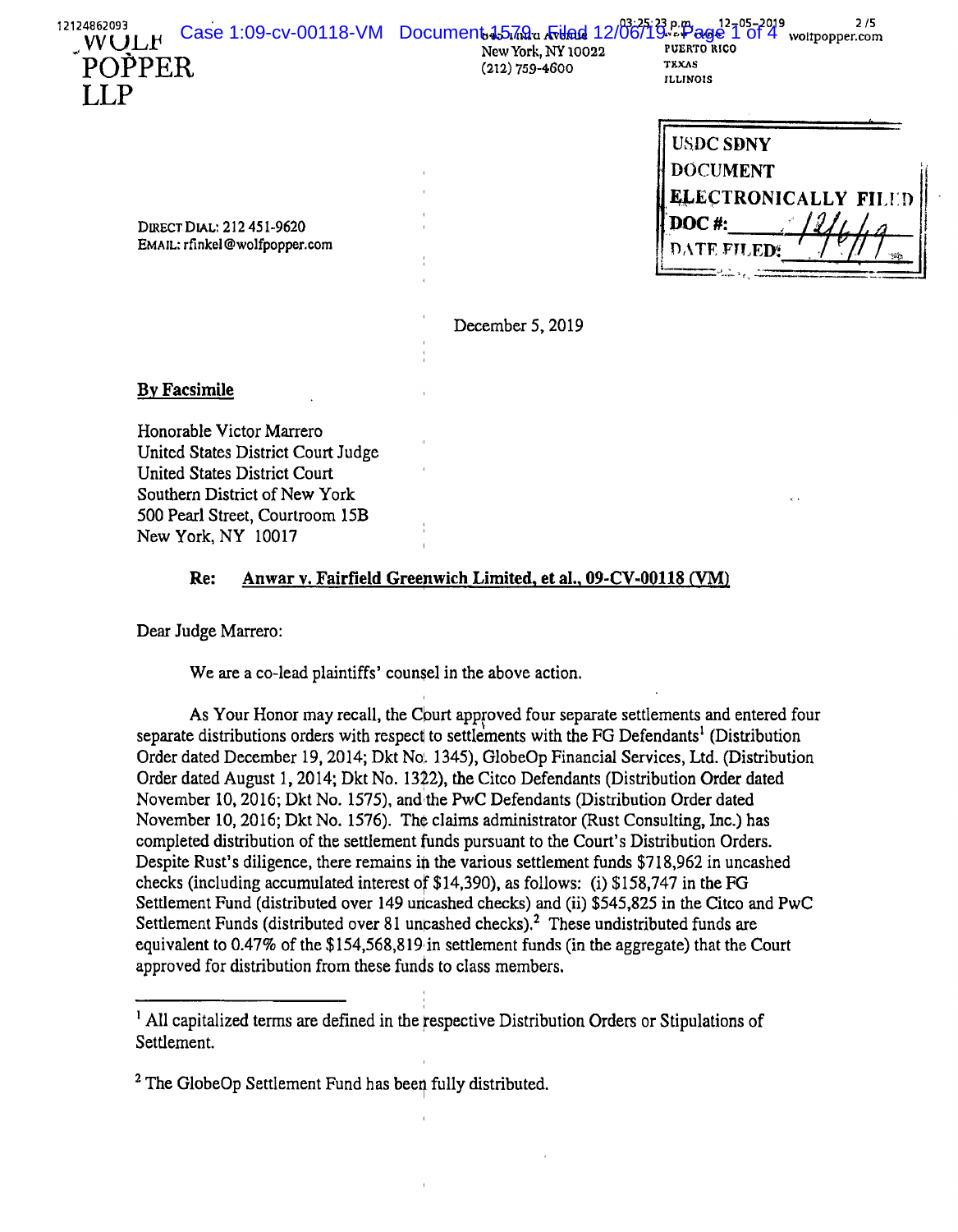WEW YORK / PUERTO RICO / TEXAS / ILLINOIS / WOLFPOPPER.COM

12124862093<br>  $\begin{array}{ccc}\n&\bullet &\bullet &\bullet \\
&\bullet &\bullet &\bullet\n\end{array}$ <br>
Wolf Popper LLP

Honorable Victor Marrero United States District Judge December 5, 2019 Page 2

We write to request Your Honor's approval (i) to distribute \$367,808 of the remaining settlement funds to four class members whose claims were either received by Rust, or the defects in those claims were cured, after the Court's entry of the Distribution Orders, and (ii) to distribute the \$314,362 balance of the net remaining settlement funds to those claims members who filed valid claims, cashed their settlement checks, and would receive a supplemental distribution of at least  $$100<sup>3</sup>$  If this proposal is approved by the Court, approximately 344 class members will participate in this supplemental distribution.

# 1. Counsel's Request that the Court Approve Distributions to Four Class Members

Your Honor's Distribution Order's directed that no further late claims be accepted for filing. However, one claimant with a \$19,666 claim in the Citco settlement, whose claim had not been received by Rust prior to the Court's deadline, provided Rust with a postal receipt indicating that the claim was timely mailed. A second claimant, with a \$10,500,000 claim in the Citco settlement, was able to cure a defebt in its claim, with the assistance of its counsel, after the deadline. A third claimant, with a \$100,005 claim in the Citco and PwC settlements, filed its claim after the Court's deadline. A fourth claimant with a \$6,199,126 claim in the PwC claim had its claim initially marked defective by Rust in error.

Plaintiffs' co-lead counsel and Rµst are satisfied that good cause exists to accept these four claims.

The four claims will be paid a total of \$367,808 (subject to approval by the Court) using the same pro-ration as used to pay other class members in the Citco and PwC settlement funds. This \$367,808 payment is equivalent to 0.24% of the funds originally available for distribution to  $class$  members. Accordingly, no class member will be materially prejudiced if the Court approves this supplemental distribution to these class members.

## 2. Counsel's Request that the Court Approve the Supplement Distribution of **Remaining Funds** :

Each of the four court-approved Plans of Allocation provided for the distribution of uncashed funds, as follows:

If there is any balance remaining in the Net Settlement Fund (whether by reason of unclaimed funds, tax refunds, uncashed checks, or otherwise) ... then Plaintiffs' Counsel shall, upon approval of the Court, disburse such balance

<sup>&</sup>lt;sup>3</sup> The claims administrator has incurred and estimates that it will continue to incur a total of \$36,792 in supplemental distribution fees and expenses to effect these distributions, which were not provided for in the Court's initial Distribution Orders. Lead Counsel proposes paying those fees and expenses out of the \$718,962 in undistributed funds.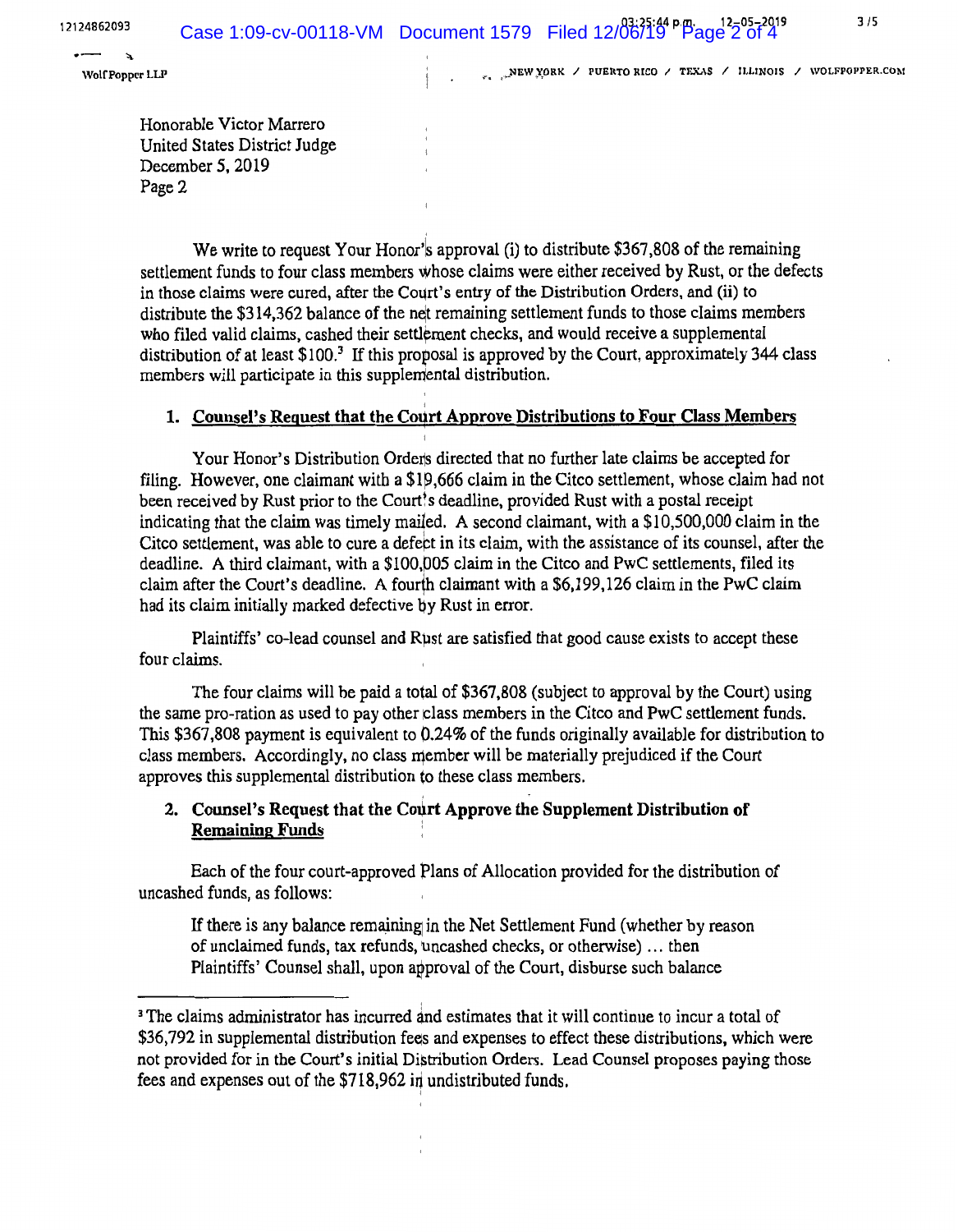't

Wolf Popper LLP NEW YORK / PUERTO RICO / TEXAS / ILLINOIS / WOLFPOPPER.COM  $x_n = -1$ 

Honorable Victor Marrero United States District Judge December 5, 2019 Page 3

> i among Authorized Claimants as many times as is necessary, in a manner consistent with this Plan of Allocation, until each Authorized Claimant has received its Net Loss (but no greater than its Net Loss) as defined in this Plan. If Plaintiffs' Lead Counsel determines that it is not cost-effective to conduct such further disbursement, or following such further disbursement any balance still remains in the Net Settlement Fund, Plaintiffs' Counsel shall, upon approval of the Court, and without further notice to Settlement Class Members, cause the remaining balance to be disbursed *cy pres.* Plaintiffs' Lead Counsel shall also consider the potential for additional distributions to be made from the Escrow Fund or other settlements or judgments in proposing supplemental distributions from the Net Settlement Fund.<sup>[4</sup>]

As noted above, counsel propose that only those class members who had previously cashed their settlement checks, and who would receive a supplemental distribution of at least \$100, will share in the supplemental distribution. This will limit the number of class members to approximately 344 participating in the supplemental distribution and will lessen the burden, cost and time required for Rust to administer the supplemental distribution. Inasmuch as only \$314,362 or 0.20% of the amount originally available for distribution to class members will be distributed to these additional claimants, those class members who would have received a supplemental distribution of less than \$100 will not be substantially prejudiced by this distribution.

#### **3. Remaining Provisions**

Based on the \$314,362 currently 4vailable for this supplemental distribution, it is highly unlikely that there will be sufficient funds for a second supplemental distribution. In any event, counsel requests in advance permission to either distribute such funds in a second supplemental distribution, or if we determine that *it* is not cost-effective to conduct a second supplemental distribution, to cause without further notice to class members the remaining balance in the settlement accounts to be disbursed cy pres one-third each the National Conference on Public

<sup>&</sup>lt;sup>4</sup> The FG Settlement provided for a \$30 million escrow fund to be released to class members in the event that fund was not used for settlement of related litigation commenced, and still proceeding, against the FG Defendants. *See* ECF No. 996 (¶18) (FG Stipulation of Settlement). That \$30 million remains in escrow subject to contingencies, and counsel has no current expectation as to when those funds may be released, if at all.